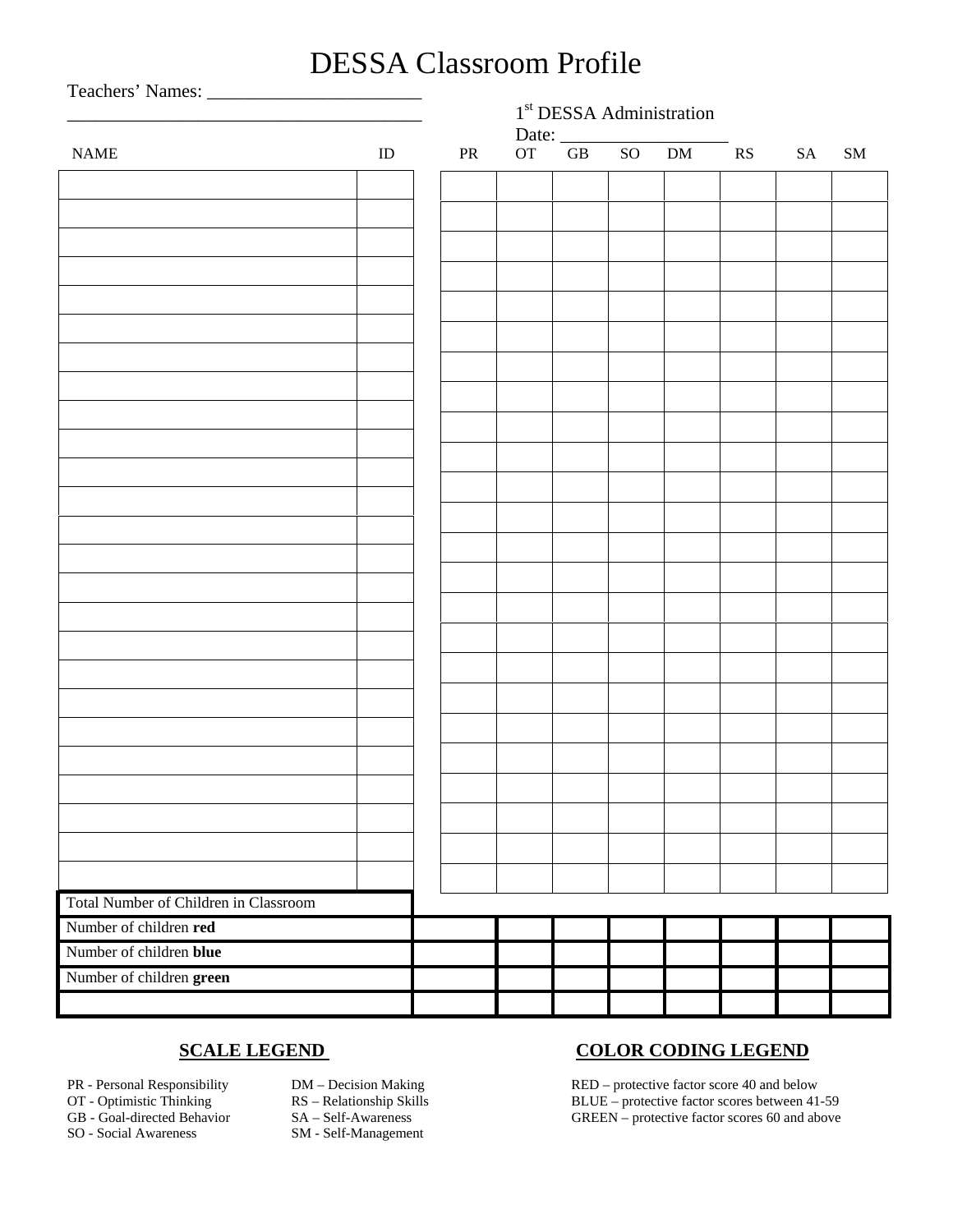# DESSA Classroom Profile

|                                       |          | $2nd DESSA Administration$<br>Date: $\frac{1}{\text{OF}}$ GB SO DM RS |            |  |  |  |  |  |    |    |
|---------------------------------------|----------|-----------------------------------------------------------------------|------------|--|--|--|--|--|----|----|
| <b>NAME</b>                           | $\rm ID$ |                                                                       | ${\rm PR}$ |  |  |  |  |  | SA | SM |
|                                       |          |                                                                       |            |  |  |  |  |  |    |    |
|                                       |          |                                                                       |            |  |  |  |  |  |    |    |
|                                       |          |                                                                       |            |  |  |  |  |  |    |    |
|                                       |          |                                                                       |            |  |  |  |  |  |    |    |
|                                       |          |                                                                       |            |  |  |  |  |  |    |    |
|                                       |          |                                                                       |            |  |  |  |  |  |    |    |
|                                       |          |                                                                       |            |  |  |  |  |  |    |    |
|                                       |          |                                                                       |            |  |  |  |  |  |    |    |
|                                       |          |                                                                       |            |  |  |  |  |  |    |    |
|                                       |          |                                                                       |            |  |  |  |  |  |    |    |
|                                       |          |                                                                       |            |  |  |  |  |  |    |    |
|                                       |          |                                                                       |            |  |  |  |  |  |    |    |
|                                       |          |                                                                       |            |  |  |  |  |  |    |    |
|                                       |          |                                                                       |            |  |  |  |  |  |    |    |
|                                       |          |                                                                       |            |  |  |  |  |  |    |    |
|                                       |          |                                                                       |            |  |  |  |  |  |    |    |
|                                       |          |                                                                       |            |  |  |  |  |  |    |    |
|                                       |          |                                                                       |            |  |  |  |  |  |    |    |
|                                       |          |                                                                       |            |  |  |  |  |  |    |    |
|                                       |          |                                                                       |            |  |  |  |  |  |    |    |
|                                       |          |                                                                       |            |  |  |  |  |  |    |    |
|                                       |          |                                                                       |            |  |  |  |  |  |    |    |
|                                       |          |                                                                       |            |  |  |  |  |  |    |    |
|                                       |          |                                                                       |            |  |  |  |  |  |    |    |
|                                       |          |                                                                       |            |  |  |  |  |  |    |    |
| Total Number of Children in Classroom |          |                                                                       |            |  |  |  |  |  |    |    |
| Number of children red                |          |                                                                       |            |  |  |  |  |  |    |    |
| Number of children blue               |          |                                                                       |            |  |  |  |  |  |    |    |
| Number of children green              |          |                                                                       |            |  |  |  |  |  |    |    |
|                                       |          |                                                                       |            |  |  |  |  |  |    |    |

- 
- 
- 
- 

- 
- SO Social Awareness SM Self-Management

## **SCALE LEGEND COLOR CODING LEGEND**

PR - Personal Responsibility DM – Decision Making RED – protective factor score 40 and below OT - Optimistic Thinking RS – Relationship Skills BLUE – protective factor scores between 41-59 GB - Goal-directed Behavior SA – Self-Awareness GREEN – protective factor scores 60 and above